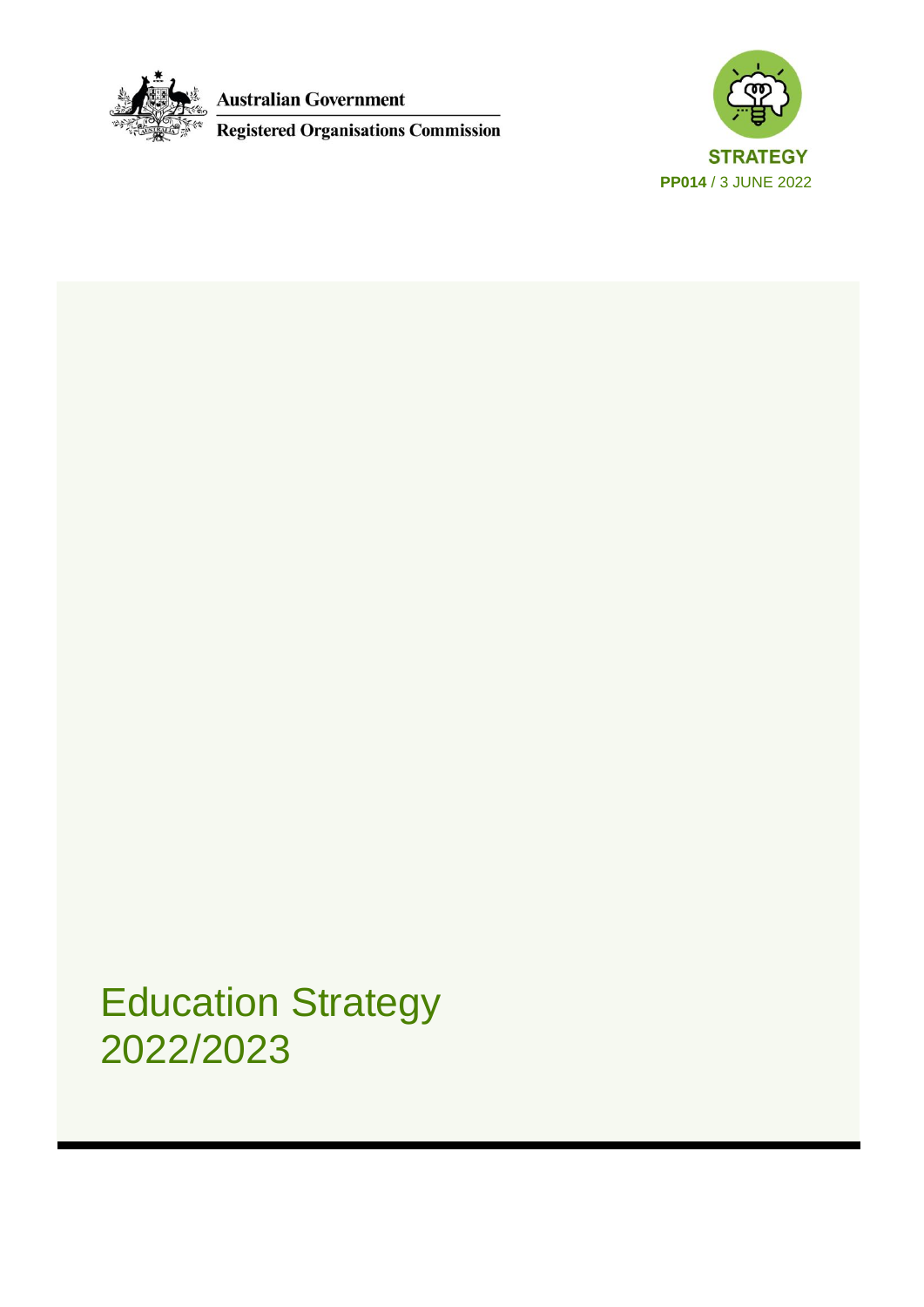



The Registered Organisations Commission (the ROC) is focused on encouraging behaviours in registered organisations that see them consistently acting in the best interests of their members. A spotlight on good governance helps ensure members' money is spent in a way that is transparent, properly authorised and which complies with the obligations under the *Fair Work (Registered Organisations) Act 2009* and organisations' rules. One of the ways we seek to drive voluntary compliance is through education.

## **What you need to know**

The regulatory environment can be complex and difficult for some stakeholders to navigate. The ROC is committed to proactively educating registered organisations about financial and other responsibilities. Each year we publish the national Education Strategy as a planning tool. This document is informed by the feedback received through surveys and direct engagement with stakeholders. In our fifth iteration of our strategy, we have included new initiatives including a good governance best practice guide, as well as scheduled online events, podcasts, newsletters and other resources. There is flexibility to ensure the ROC continues to focus on the latest topical issues.

If an unforeseen event arises which prevents the ROC from delivering a scheduled education project, we will endeavour to provide a suitable alternative resource or activity.

## **How to use this document**

The national Education Strategy has been carefully designed so that you and your organisation can plan for and schedule the education services you need or would like to participate in. It sets out the ROC's planned education projects from July 2022 to June 2023.

## **Feedback?**

If you would like to provide feedback about the strategy, or about improvement to any of our resources, please let us know through our [anonymous survey.](https://fwo.au1.qualtrics.com/jfe/form/SV_5msPWnOgdPGOBv0)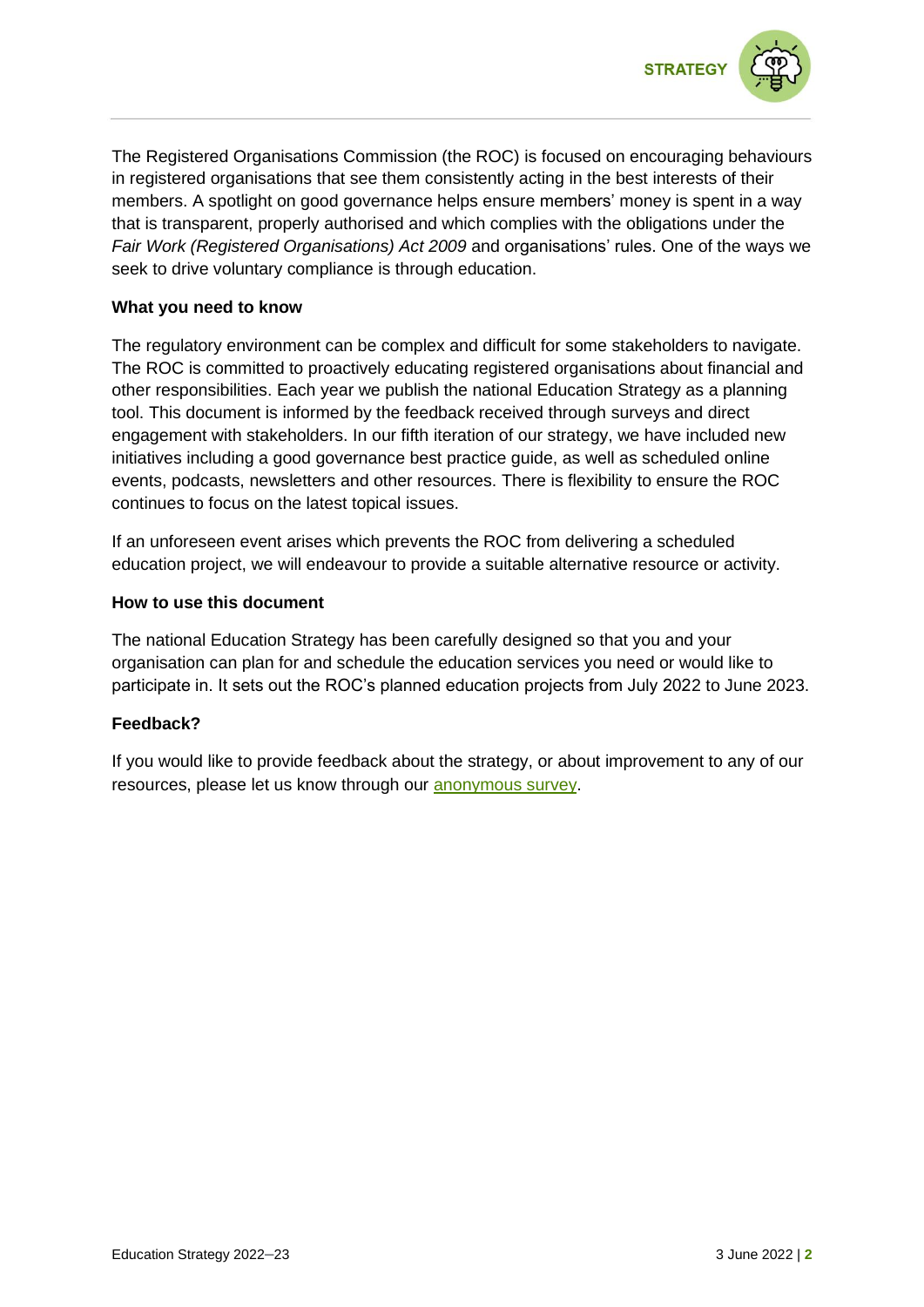

| <b>Month</b> | <b>Information</b>                                                                                                                                                                                                                                                                                                                                                                                                                           |
|--------------|----------------------------------------------------------------------------------------------------------------------------------------------------------------------------------------------------------------------------------------------------------------------------------------------------------------------------------------------------------------------------------------------------------------------------------------------|
|              | <b>Compliance update: Keeping records</b><br>Good recordkeeping is a legal obligation, but it can also<br>provide evidence that you have made considered decisions<br>and protect you if issues arise.<br>We will publish a compliance update to help registered<br>organisations and branches to promote proper recordkeeping<br>practices. We'll share examples of non-compliance and best<br>practice strategies.                         |
|              | <b>Financial reporting resources update</b><br>We'll update financial reporting resources. They will be more<br>accessible and include the latest information and links to<br>related financial reporting resources.                                                                                                                                                                                                                         |
|              | <b>ROCpod podcast: ROC inquiries and investigations</b><br>The ROC can make inquiries and conduct investigations into<br>registered organisations about compliance matters. But what<br>happens during an inquiry or investigation? We'll go behind-<br>the-scenes and discuss the ROC's investigation powers.<br>An audio file will be available to download on ROC's podcast<br>$\bullet$<br>channel.                                      |
|              | <b>Financial reporting compliance snapshot</b><br>The ROC will publish a compliance snapshot specific to<br>financial reporting. This will give reporting units insight into<br>compliance rates and common non-compliance issues in<br>financial reporting.                                                                                                                                                                                 |
|              | ROC quarterly newsletter No. 21<br>Our quarterly newsletter provides a brief overview of the latest<br>news, as well as tips for compliance.                                                                                                                                                                                                                                                                                                 |
|              | ROCpod podcast: Does the ROC have jurisdiction?<br>The ROC oversees compliance by organisations, their<br>branches, officers and employees, but not every organisation-<br>related issue is regulated by the ROC. If the ROC doesn't have<br>jurisdiction to take action, who else does? Who can resolve<br>member service issues and policy decisions?<br>An audio file will be available to download on the ROC's<br>٠<br>podcast channel. |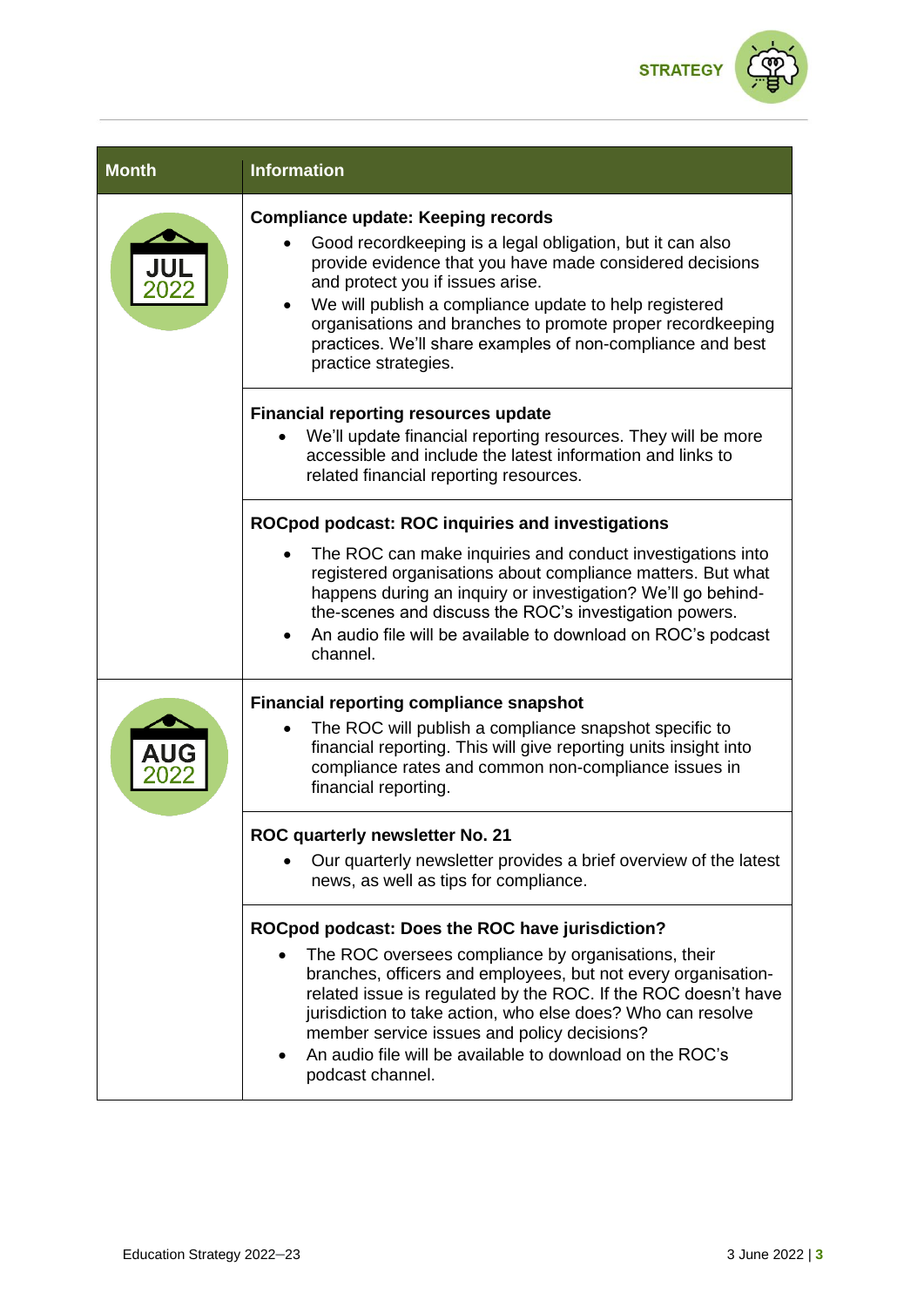

| <b>Improving whistleblower reporting</b><br>Whistleblower reports are usually raised with the ROC over the<br>phone or by email. Providing detailed information – whether<br>you're a whistleblower or an organisation - helps the ROC<br>make accurate and timely assessments.<br>We'll launch materials to help whistleblowers make a<br>considered protected disclosure with the ROC.                                                                                                                                                                                                                                        |
|---------------------------------------------------------------------------------------------------------------------------------------------------------------------------------------------------------------------------------------------------------------------------------------------------------------------------------------------------------------------------------------------------------------------------------------------------------------------------------------------------------------------------------------------------------------------------------------------------------------------------------|
| September hot topic education campaign<br>The ROC will respond to the identified needs of stakeholders,<br>and complement the existing suite of education material, by<br>running a targeted campaign on a hot topic.                                                                                                                                                                                                                                                                                                                                                                                                           |
| ROCpod podcast: Good governance in practice: Managing your<br>related parties<br>Keeping records about related parties and publicly reporting<br>information about them is essential to the good financial<br>governance of registered organisations and branches.<br>An audio file will be available to download on the ROC's<br>podcast channel.                                                                                                                                                                                                                                                                              |
| Annual compliance snapshot<br>A summary of compliance trends from 2022/23.<br>Registered organisations and branches can use the<br>$\bullet$<br>compliance snapshot to understand their own achievements<br>and priorities, and to see how their compliance compares<br>against other organisations and the previous financial year.                                                                                                                                                                                                                                                                                            |
| Online panel: Ask the decision-maker – What you can do to<br>ensure a smooth election process<br>Registered organisations and branches can do things to help<br>their elections be arranged quickly and run smoothly.<br>In this online panel discussion, an election decision-maker<br>from the ROC will discuss the barriers they encounter when<br>considering election decisions, and some practical strategies<br>for organisations to promote efficient elections.<br>Attendees will hear examples from across the jurisdiction,<br>$\bullet$<br>including challenges, and will have the opportunity to ask<br>questions. |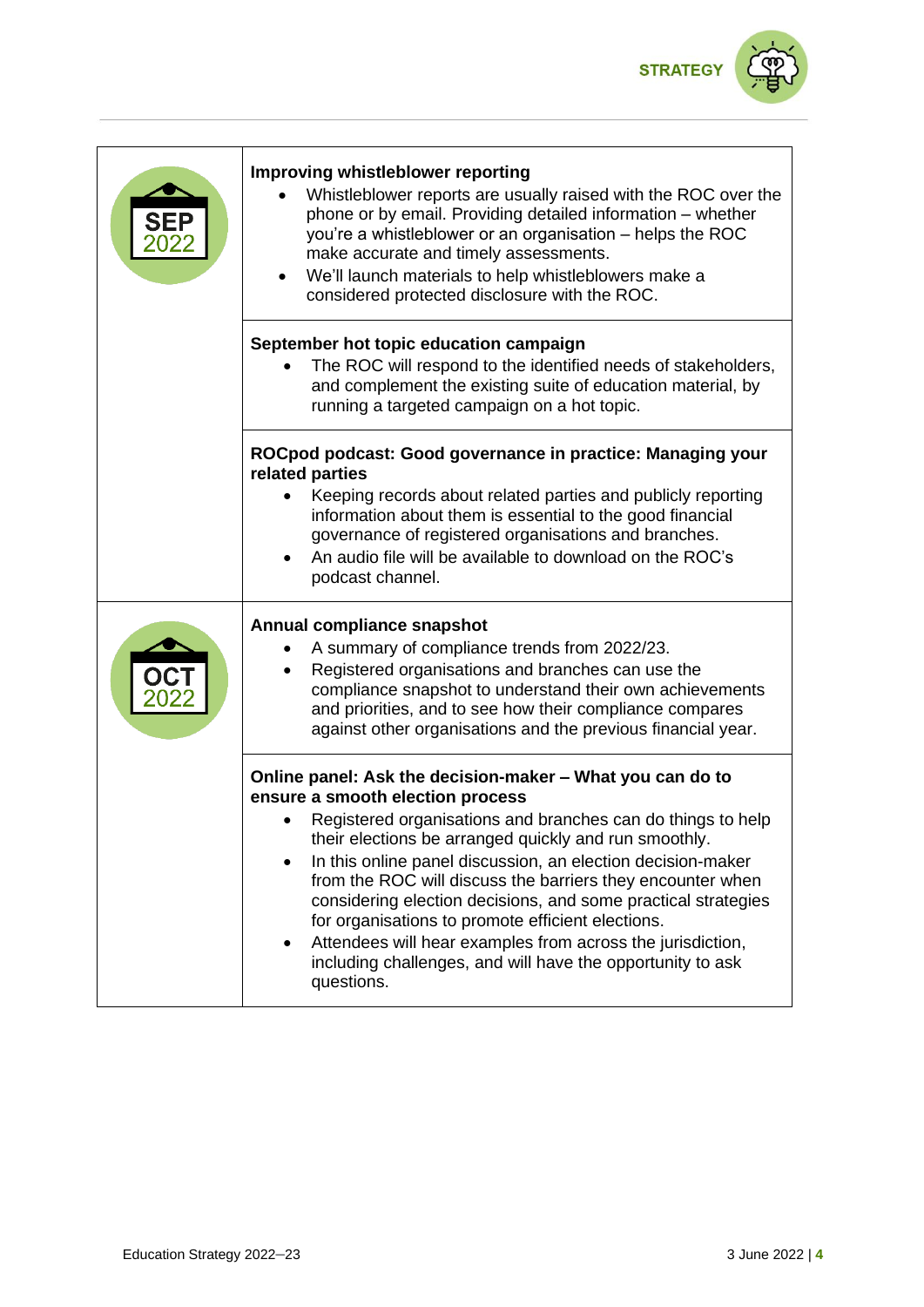

| ROCpod podcast: Good governance in practice: What a good<br>expenditure policy looks like<br>Organisations and branches must have rules requiring them to<br>develop and implement policies about the expenditure of<br>funds. What does an effective expenditure policy look like?<br>An audio file about the expenditure policies of registered<br>organisations and branches will be available to download on<br>the ROC's podcast channel.                  |
|-----------------------------------------------------------------------------------------------------------------------------------------------------------------------------------------------------------------------------------------------------------------------------------------------------------------------------------------------------------------------------------------------------------------------------------------------------------------|
| Good governance in registered organisations: a best practice<br>guide<br>Our good governance resources, including compliance<br>updates and podcasts, have been a popular feature of our<br>education program in previous years. We'll bring together the<br>latest governance information and release a best practice<br>guide.                                                                                                                                |
| ROC quarterly newsletter No. 22<br>Our quarterly newsletter provides a brief overview of the latest<br>news, as well as tips for compliance.                                                                                                                                                                                                                                                                                                                    |
| <b>ROCpod podcast: A chat with the Commissioner</b><br>We'll reflect on the latest compliance issues and discuss the<br>ROC's priorities for the year ahead.<br>An audio file will be available to download on ROC's podcast<br>channel.                                                                                                                                                                                                                        |
| <b>E-Learning module: Effective minute-taking</b><br>An interactive online learning tool will be released to help<br>organisations record and keep minutes.                                                                                                                                                                                                                                                                                                     |
| ROCpod podcast: Good governance in practice: Don't miss the<br>deadline<br>Many of the compliance requirements of registered<br>$\bullet$<br>organisations have specific timeframes that are prescribed by<br>the law. In this podcast we'll identify the timeframes that are<br>most commonly missed and share strategies to help<br>organisations beat the deadline.<br>An audio file will be available to download on ROC's podcast<br>$\bullet$<br>channel. |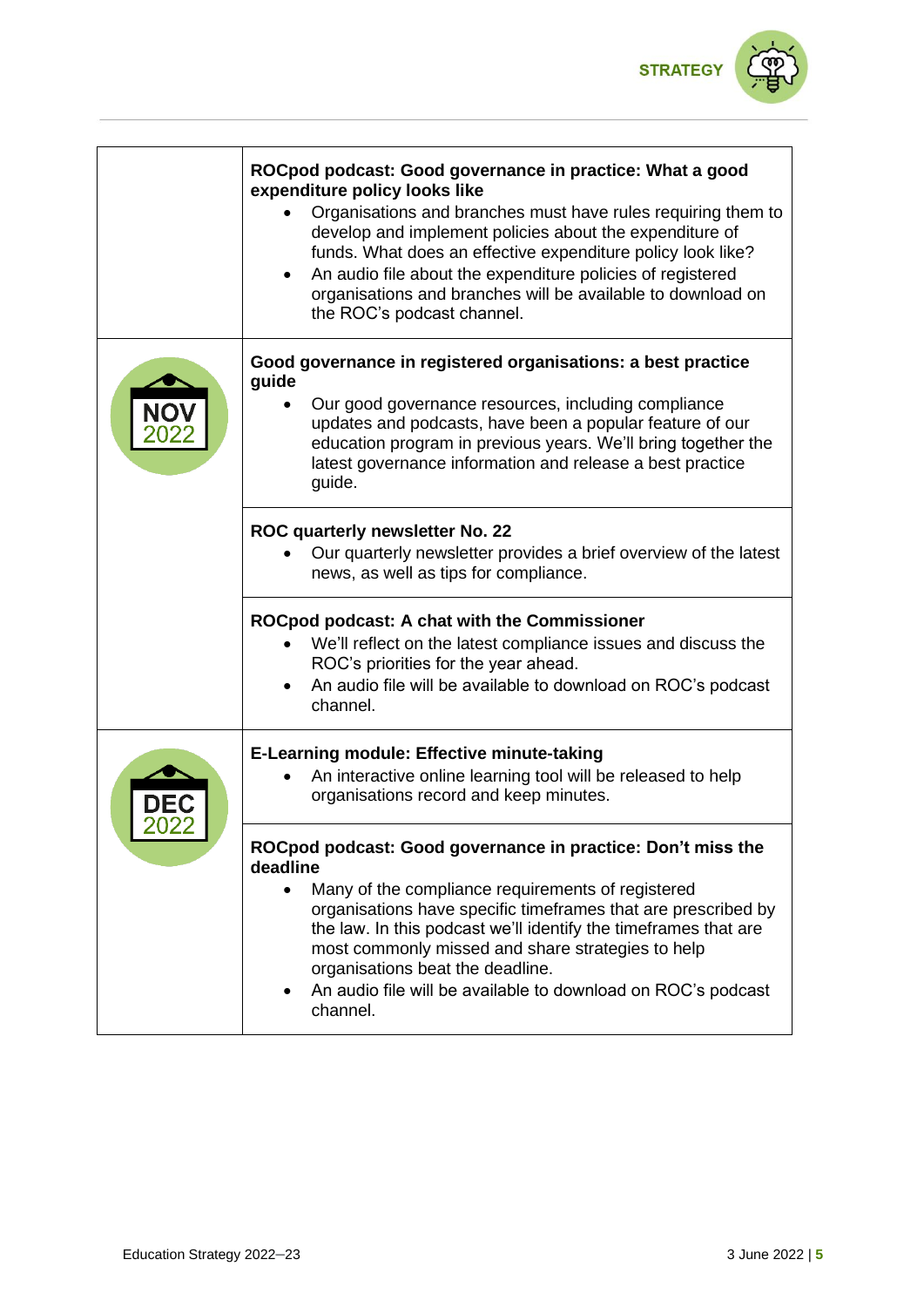

| JAN<br>2023        | <b>Education and engagement survey</b><br>We engage with stakeholders to receive and consider<br>information about the education tools and resources they<br>need. This year our survey will be designed to collect<br>information throughout 2023.<br>This is one of our main tools for informing the national<br>$\bullet$<br>Education Strategy, and we encourage and welcome your<br>feedback. |
|--------------------|----------------------------------------------------------------------------------------------------------------------------------------------------------------------------------------------------------------------------------------------------------------------------------------------------------------------------------------------------------------------------------------------------|
|                    | ROCpod podcast: You've identified non-compliance  what's<br>next?                                                                                                                                                                                                                                                                                                                                  |
|                    | It's important for organisations to actively take steps to prevent<br>non-compliance. But what should you do if you identify non-<br>compliance within your registered organisation or branch?<br>An audio file will be available to download on the ROC's<br>podcast channel.                                                                                                                     |
| FEB<br>2023        | <b>Officer Induction Kit update</b><br>Since the Officer Induction Kit was released in 2018, new<br>officers have benefited from a dedicated induction resource<br>about the role and responsibilities of officers.<br>We'll release an updated version of the Officer Induction Kit,<br>which will include the latest information from the ROC.                                                   |
|                    | ROC quarterly newsletter No. 23<br>Our quarterly newsletter provides a brief overview of the latest<br>news, as well as tips for compliance.                                                                                                                                                                                                                                                       |
|                    | ROCpod podcast: Effective minute-taking<br>Minute-taking is essential to the good governance of<br>registered organisations. In this podcast we'll highlight some<br>of the dos and don'ts of minute-taking and best practice<br>strategies.<br>An audio file will be available to download on ROC's podcast<br>channel.                                                                           |
| <b>MAR</b><br>2023 | <b>Compliance update: Disclosures</b><br>Registered organisations and their officers must disclose<br>information about payments and personal interests to<br>members. Reporting this information is essential to the good<br>governance of organisations.<br>The ROC will publish a compliance update about disclosures<br>to assist in the prevention of non-compliance.                         |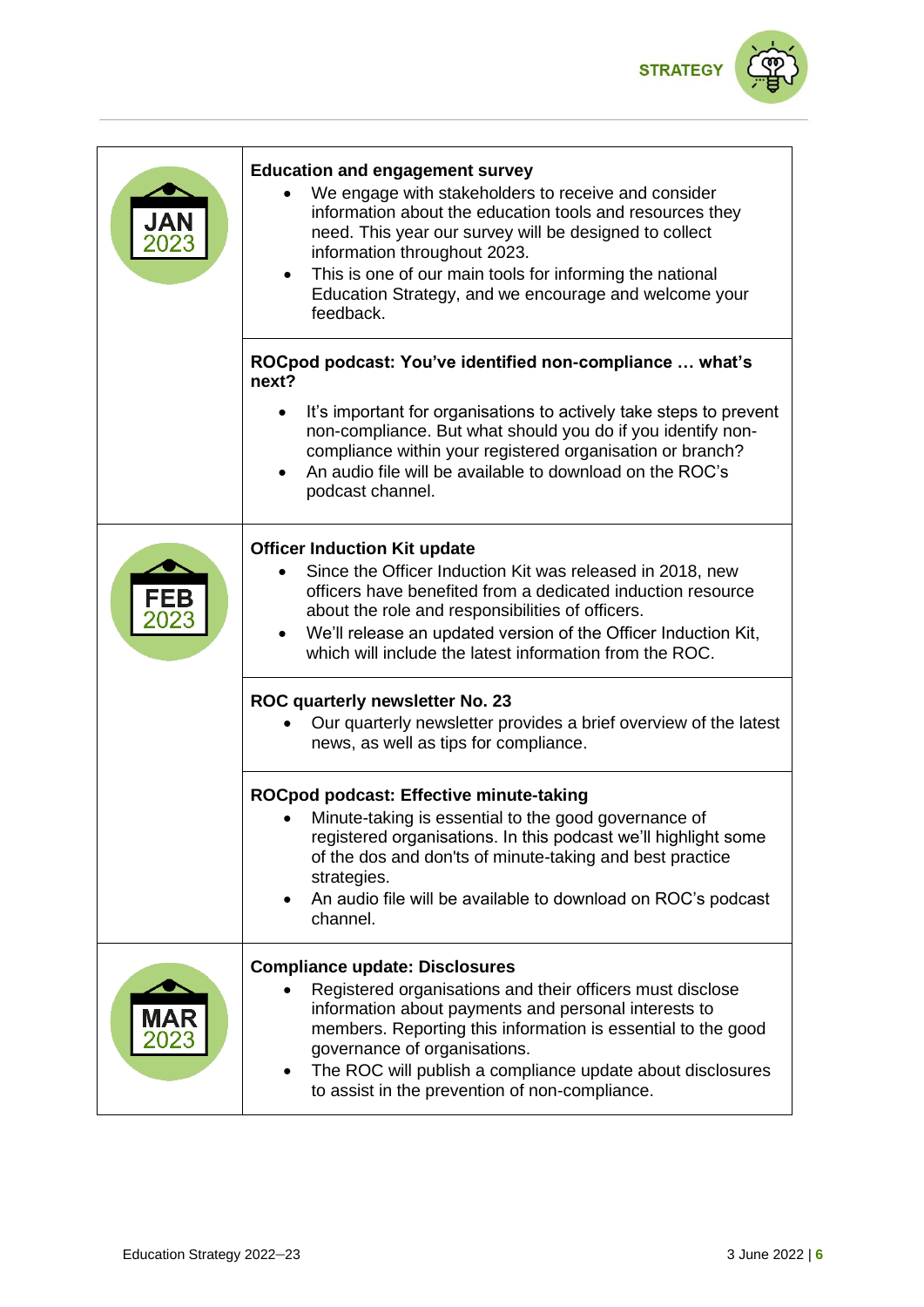

| March hot topic education campaign<br>The ROC will respond to the identified needs of stakeholders,<br>and complement the existing suite of education material, by<br>running a targeted campaign on a hot topic.                                                                                                                                                                                                            |
|------------------------------------------------------------------------------------------------------------------------------------------------------------------------------------------------------------------------------------------------------------------------------------------------------------------------------------------------------------------------------------------------------------------------------|
| ROCpod podcast: New officer essentials<br>Officers of registered organisations and branches are trusted<br>to make important decisions in the best interests of members.<br>For a new officer, understanding the significance of your<br>responsibilities can be challenging.<br>An audio file about how to navigate through your first term as<br>an officer will be available to download on the ROC's podcast<br>channel. |
| Registered auditors welcome pack<br>A resource guide will be available for all registered auditors<br>newly registered by the ROC.                                                                                                                                                                                                                                                                                           |
| E-learning module: An introduction to compliance<br>Unsure where to start with understanding your compliance<br>obligations? We know that becoming an officer of a registered<br>organisation for the first time can be overwhelming.<br>An interactive online learning tool will be released to provide<br>introductory information for new officers of registered<br>organisations and branches.                           |
| <b>ROCpod podcast: Hot topic</b><br>An audio file addressing a current issue will be available to<br>download on the ROC's podcast channel.                                                                                                                                                                                                                                                                                  |
| <b>May masterclass series</b><br>The ROC will host an online masterclass series.<br>Our masterclasses will be interactive sessions, with<br>opportunities to ask questions and share your experiences.<br>Stakeholder feedback will shape the agenda, and we'll release<br>the topics and registration information ahead of the event on<br>our website and via the ROC subscription service.                                |
| ROC quarterly newsletter No. 24<br>Our quarterly newsletter provides a brief overview of the latest<br>news, as well as tips for compliance.                                                                                                                                                                                                                                                                                 |